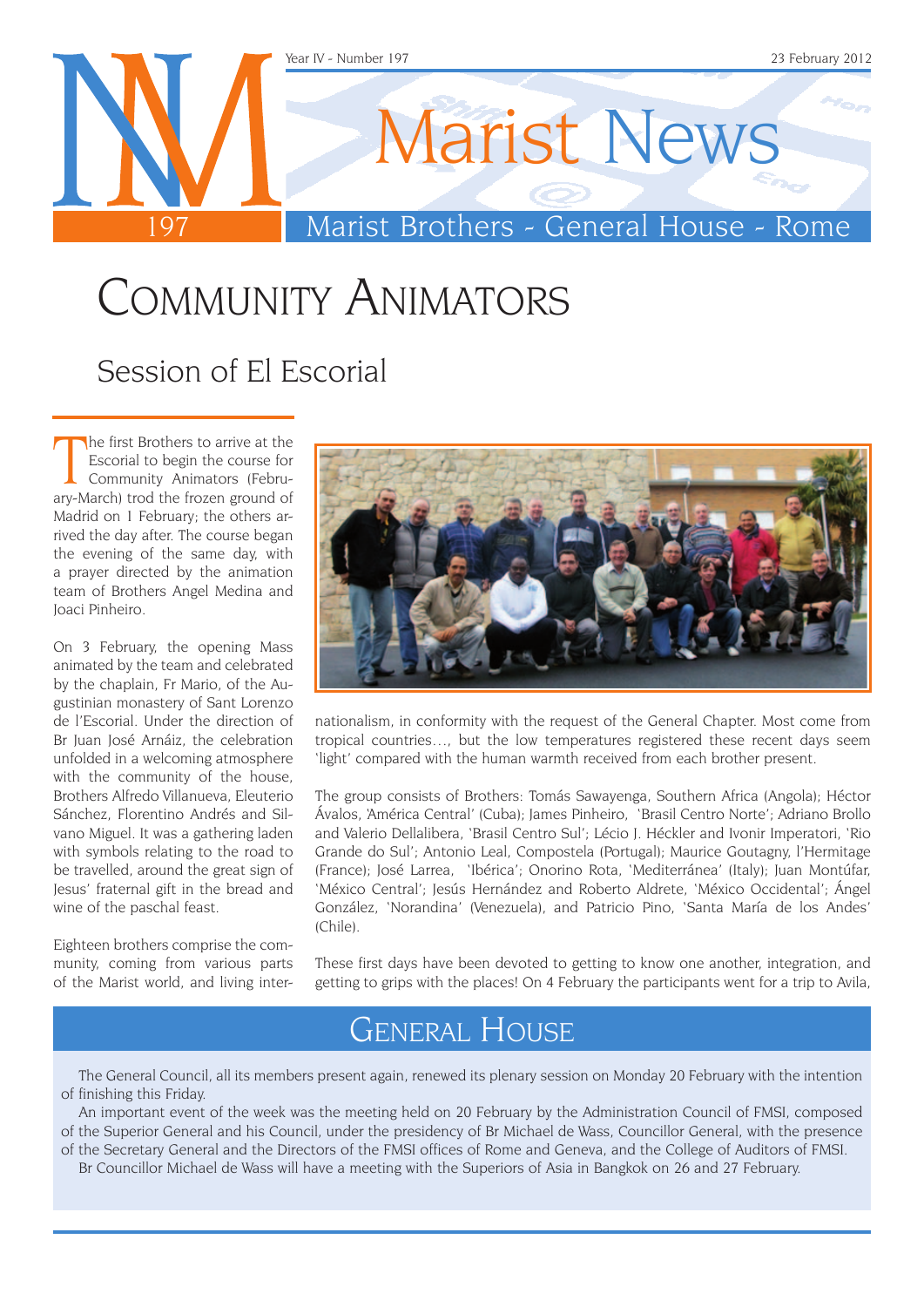a city quite close and rich in history and spirituality. Sunday 5, the brothers paid a visit to the community of Villalba and took part in the funeral celebrations for Br Antonio Rieu, with his family and the community of retired brothers living there. On the return, they made a rapid and « humid » visit to the basilica of the Valle de los Caídos.

The week from 6 to 11 February was marked by the presence of Brothers Joe Mc Kee, Antonio Ramalho and Josep

Maria Soteras, of the General Council, and César Rojas, of the Secretariat Brothers today. They dealt with two essential themes of the last General Chapter: conversion and fraternal dialogue, under the guidance of Mary.

# As brothers, prophets OF COMMUNION!

## Guatemala - Provincial Meeting of Community Animators

I nder extremely good weather con-<br>didions and in the midst of splen-<br>local superiors or community animators ditions and in the midst of splendid vegetation, the meeting of local superiors or community animators took place in the city of Guatemal from 10 to 12 February. Representatives of all 21 communities were present, except for that of Cienfuegos, Cuba, which is

taking part in the course at the Escorial.

The work sessions were presided over by Br Hipólito Pérez, Provincial of « América Central ». Both the methodology and the timetable were excellent. The day began at 6.30 with the Eucharist, sometimes in the house and sometimes in the neigh-

bouring parish of Mary Auxiliatrix. Prayer brought us together as well three times a day: morning, midday and evening. Everything prepared, nothing left to the improvisation of the moment. After supper, we had time for fraternal exchanges, card games and the projection of excellent films.

Work sessions occupied about five hours a day. We began with the presentation of each community's situation, expressed anonymously on four pieces of round paper, in different colours. There were placed in succession the strong points,

weak points, opportunities and aspects to be strengthened. Then there was a reflection on an article by Jean Vanier, centred on animation; this was an exercise of looking at oneself: strong points, weak points, dominant sentiments in what concerns the animator's mission at the present time. Our attention was also



brought to another article by Antonio Guerrero, « Interior Restructuring »: how to situate oneself and act in this world of ours. But the text that interested us most was an article of Enrique Martínez Lozano on « Religious change as a chance for spiritual awakening ». This topic raised many questions without easy answers.

Reflection on the second to last day focused on our community life, placing a special accent on the practice of the « little virtues » according to Fr Champagnat, which are, without a doubt, the pillars of family life in community. It was

Br Rodrigo Cuesta who helped us most on this subject. We also approached a triennial plan of formation for community animators. Even if the topic was not exhausted, the most important lines of conduct were laid down. Brothers Darlos Vélez and Daniel Martín explained the general lines of the new model for minis-

try and vocations ministry.

One interesting moment of the meeting was the little presentation by Br Gilber Barillas, currently in Thailand. He talked about the Brothers who are in the mission « ad gentes » and about the organisation of this experience. He seemed to us full of enthusiasm and optimism. We wish him well in continuing on this

course and fulfilling his life by his generous gift in view of the Kingdom.

According to a well established custom with us, the Br Provincial had the last words. He satisfied our wish to have the latest provincial news. He also contributed to making our cases a little heavier with the distribution of materials for the communities…

One last word to express our lively gratitude to the persons who contributed to making our stay an agreeable and full one.

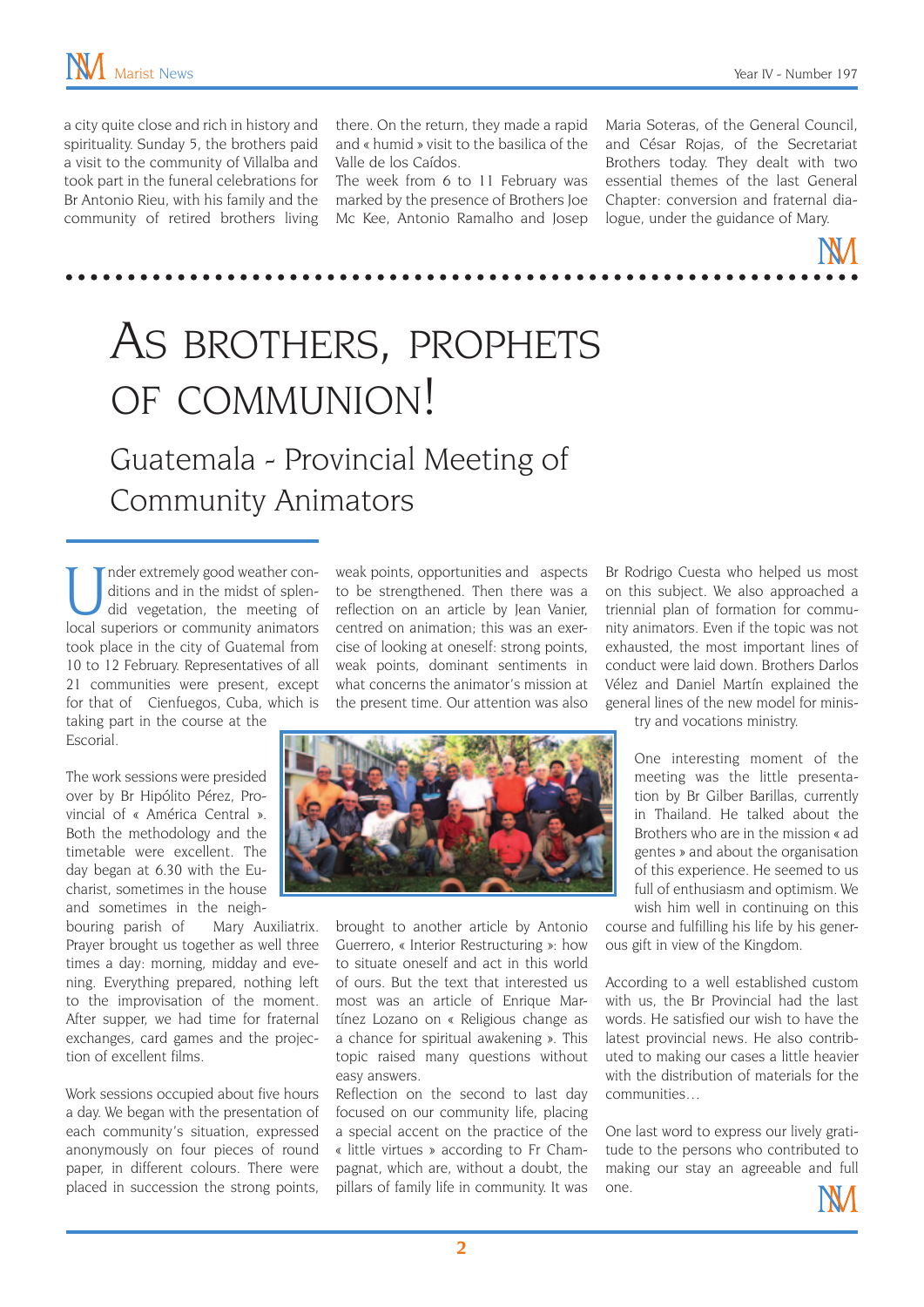# Community Animators

#### Session of Manziana

The Community Animators Course<br>started very well in Rome with 8<br>participants from different parts<br>of the Marist world. We had to move he Community Animators Course started very well in Rome with 8 participants from different parts temporarily from Manziana to the General House on Thursday 2 February late afternoon due to a low heating system and to lack of water. This incident did not affect our morale. The warm welcome from the brothers at the General house made our stay enjoyable despite the first experience of cold and snowy weather for some of us.

The participants in this Community Animators Course are: Jacobo Song (South Korea), John Curry (Australia), Fortune Chakasara (Zimbabwe), Nicholas Banda (Malawi), Justin Kanaume (D.R.Congo), John Chong (Malaysia), Robert Thunus (Belgium), and Jean Bruce Rasamimanana (Madagascar). We are still waiting for Vitus Osuji from Nigeria who did not get his visa on time.

The facilitating team is composed of Anthony Hunt (Australia), Barry Burns (New Zealand) and Antoine Kazindu (Rwanda). Mokesh Morar, our chaplain comes from South Africa.

The first three days allowed us to slow down, share our stories and reflect on our hopes and expectations for the Program. Listening to each brother's sharing was helpful in getting to know one another.

At the General House, members of the General Council led us on the theme "Visioning Community Life through the 21st GC calls". They focused on "Fraternal Dialogue" and "Spirituality". Their presentations were very rich, deep and challenging. It became clear to us that there has to be a personal conversion in the process of finding new ways of being Brother and community today.



During our stay at the General House, the liturgy and the prayers, which were prepared in turn by different groups, helped everyone to pray with the theme of the week. We had a wonderful opportunity of sharing prayers and meals with the General Council. Some days, we shared meals with the rest of the General House Community. We appreciate very much the sense of brotherhood which prevailed during all our gatherings and sharing.

On Friday 10th February, two small communities were formed in the presence of Brother Emilì Turù, our Superior General. On Sunday 12th February at 11:00 am, we returned to Manziana which we found still covered by snow and where Brother Anthony received us with a hearty welcome. We were joined there by Brother Sean Sammon, the animator of the second week on Marvelous Companionship.

**NV** 

## *Evangelizers in the midst of youth*

The Communication and Marketing sector (ABEC/UCE) of the Marist Province of « Brasil Centro-Sul » has prepared some interesting resources to help publicize « Evangelizers in the midst of youth », the reference document for the Marist Youth Ministry (MYM), which was sent out to all the provinces of the Institute in August 2011. They consist of graphic material which can be used on occasion by MYM groups, and indeed by the various Administrative Units in their work with youth.

The resources consist of banners, markers, designs for t-shirts and postcards, among other things.

You can download it in www.champagnat.org/400.php?a=6&n=2298